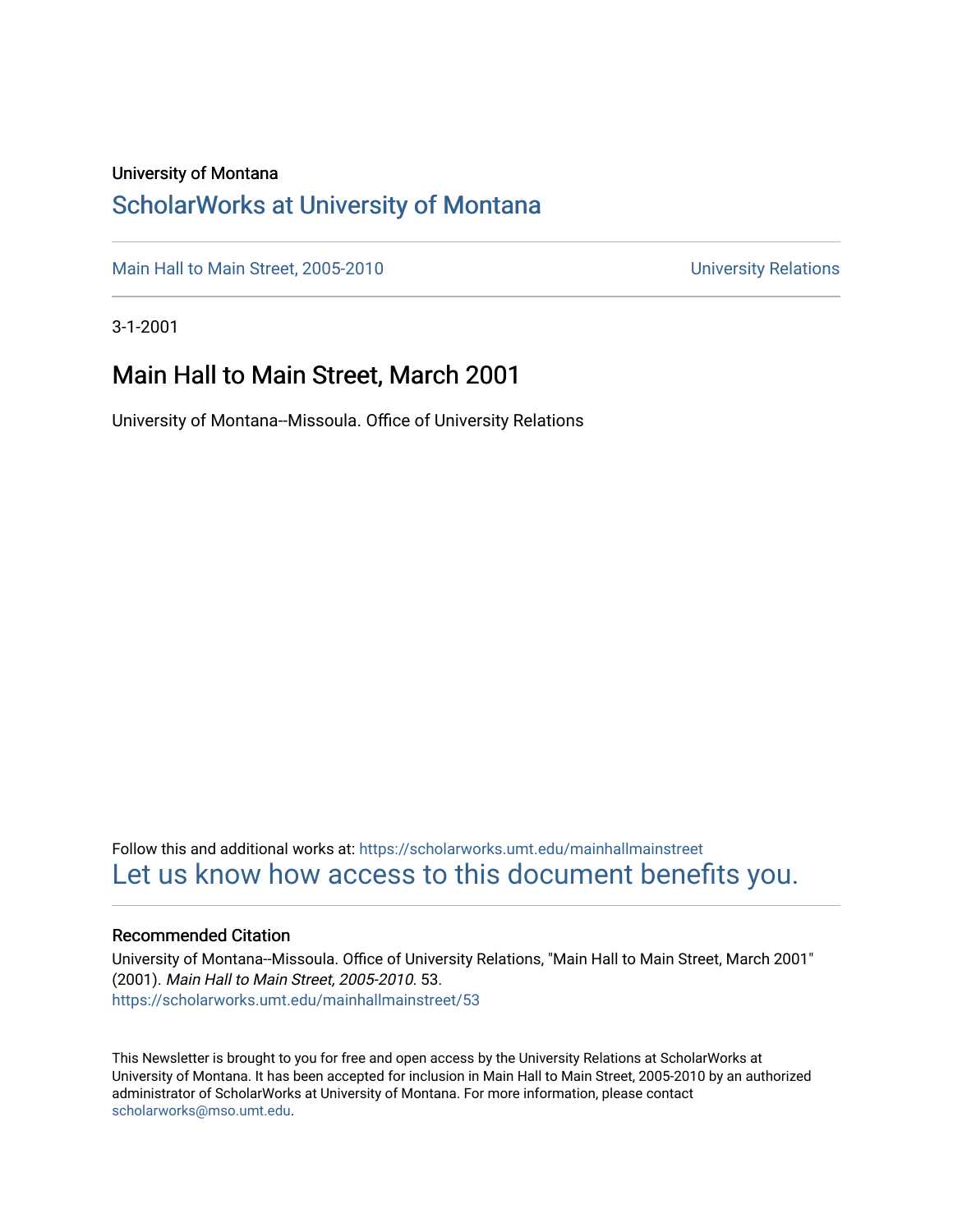# **in Hall<sup>te</sup> Main St**

Vol. 7, No. <sup>1</sup> Connecting Campus and Community March 2001

# $Simply$  The Best: History professor, football coach earn state,

## The state's top professor

A who already ha<br>all of Montana.<br>Mehrdad Kia a pro member of the University of Montana history faculty who already has won all of UM's awards for teaching now is recognized as one of the best college teachers in

Mehrdad Kia, a professor specializing in the history of the Middle East, has been named the 2000 Carnegie Foundation for the Advancement of Teaching/Council for the Advancement and Support of Education Montana Professor of the Year. He already owns UM's 1997 Distinguished Teaching Award, the 1999 Most Inspirational Teacher of the Year Award, the 1999 Tom Boone Town and Gown Award and two teacher of the month awards, one in 1997 and one in 1999.

A native of Iran, Kia has been western Montana's resident expert on the Middle East since coming to UM in 1989 and often is sought out by media for perspective on conflicts in that part of the world. Colleagues regularly use "brilliant" to describe him as a teacher, and students flock to his classes.

"Mehrdad's courses draw exceptionally well," said Harry Fritz, professor and chair of UM's history department, "and he teaches



**History Professor Mehrdad Kia**

a subject that most Americans don't know anything about and, in fact, they are hostile toward— Islamic culture and the Middle East. Yet he's won every teaching award that the University can offer, and if his students could vote, he'd win them all again."

When he arrived at UM in 1989, Kia said, most of his students thought of the Middle East and North Africa as a "vast desert populated by camels, terrorists, religious fanatics and 'crazy zealots' aiming to undermine the economic and political interests of the United States. So in his classes he set out to humanize those peoples and their cultures, but without glorifying and apologizing for the violence and inhumanity in their societies.

Kia holds master's and doctoral degrees from the University of Wisconsin-Madison and taught there and at Cornell College in Iowa before coming to UM.

CASE established the Professor of the Year program in 1981 and administers it with the Carnegie Foundation for the Advancement of Teaching. UM Regents Professor Paul Lauren won the award for Montana in 1991, and UM health and human performance Professor Annie Sondag earned it again in 1998.

*national recognition for their work*

## National coach of the year

n between Montana Grizzlies football playoff games last December, first-year head coach Joe Glenn jetted to New York City for a date with Ditka.

I York City for a date with Ditka.<br>Da reason? Da Bears — da Griz, dat is. NFL football coaching legend Mike Ditka introduced Glenn as the Division I-AA coach of the year during a Dec. 4 awards ceremony at the New York Downtown Athletic Club's Heisman Room.

Glenn became the first Grizzly coach to receive the Eddie Robinson Award. Only one other coach in the Big Sky Conference has earned the award, and that was in 1991.

The Grizzlies' Don Read was a finalist in 1995, the year UM won the national championship, but the award went to Murray State's coach.



express how grateful and honored <sup>I</sup> am to receive the Eddie Robinson Award," Glenn said after claiming his award. "Coach Robinson is one of the greatest gentlemen of the game, and to receive this award in his name is overwhelming. <sup>I</sup> accept this great award on behalf of the football team and coaching staff here at The

"Words simply cannot

University of Montana." The award was estab-

lished in 1987 by the Sports Network to honor Robinson, a legendary coach at I-AA's Grambling State University.

On the job exactly one year at the time the honor was presented, Glenn led the Grizzlies to a 10-1 regular-season record, a Big Sky Conference championship, a No. <sup>1</sup> ranking in the National Top 25 poll, the top seeding in the I-AA playoffs and national championship runner-up. In the 103 prior seasons of Grizzly football, no coach had put together as impressive a record in his first season.

The Grizzlies, often noted before Glenn's tenure for their offensive proficiency, became one of the nation's top defensive clubs under Glenn's tutelage. Montana allowed 265 yards per game on the season, a figure that ranked eighth best in I-AA.

Glenn, 50, came to UM with a winning record. He was twice named GTE Division II national coach of the year after his Northern Colorado Bears captured national championships in 1996 and 1997.

Glenn is active in the Missoula community. His penchant for piano playing at gatherings and community events has earned him the nickname "Piano Joe.

The Discarcry Continues at The University of Montana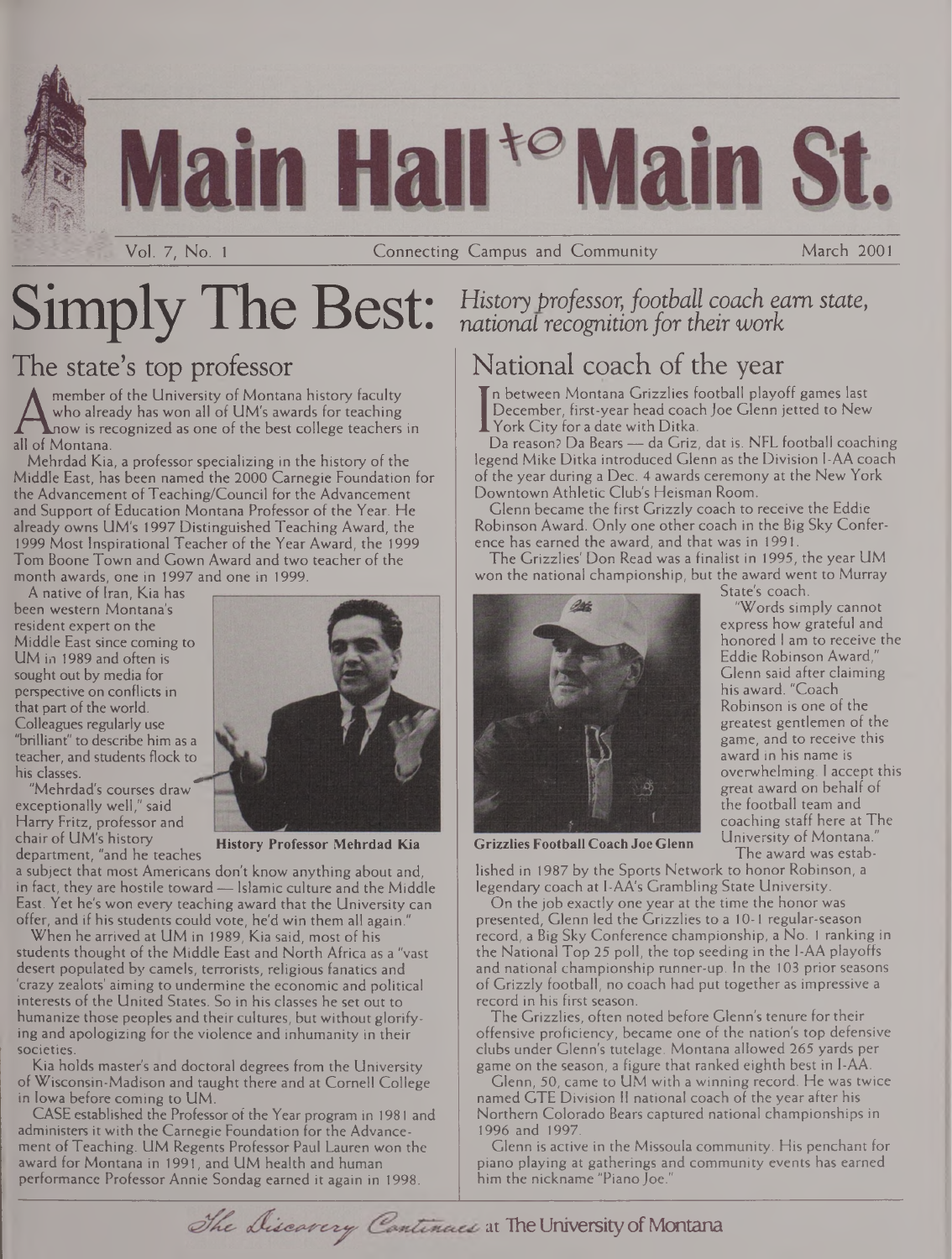# Griz gridders gave fans a season to remember

#### **byCaryShimek University Relations**

was one of the best to ever don Griz uniforms. Consider<br>that the Grizzlies were 13-2. Consider that their two<br>osses were by a combined total of 3 points. Consider that they<br>fell behind 20-3 in the championship game and the ead football coach Joe Glenn said it first: The 2000 team was one of the best to ever don Griz uniforms. Consider that the Grizzlies were 13-2. Consider that their two fell behind 20-3 in the championship game and then battled back to shock the Georgia Southern Eagles with a 23-20 lead early in the final quarter. And when the Eagles — the powerhouse defending national champions — reclaimed the lead, the Griz three times drove deep into GSU territory, threatening to score.

The Griz made 'em sweat, but it wasn't to be. When the clock ran out in rainy Chattanooga Dec. 16, UM was on the wrong end of a 27-25 score.

"(GSU) beat a good football team, a team with a lotta heart, a lotta spirit, a lotta desire, and no quit," Glenn said after the game. "I'm very proud of our football team. We gave a great team effort, the old college try.



**"We Believe" was the theme about town the week before the championship game. Griz fans carried the message to Chattanooga.**

#### **Getting There**

Few fans would have predicted a trip to Chattanooga for the 2000 Griz after their first game of the season, a disheartening 10-9 home loss against Hofstra. People muttered that the usual Griz offensive juggernaut had been hamstrung by a new coaching staff and tentative play-calling.

But fans were lured back into the fold the following week when the Griz toppled the Division <sup>1</sup> Idaho Vandals 45-38 on the road. The offensive floodgates had been opened, and the wins piled up — 53-3 against Cal Poly, 41-31 vs. Eastern Washington. The Griz proved they could come from behind during the Homecoming game against Sacramento State, when they were losing 20-0 at halftime only to rally for a 24-20 win.

UM knew their Griz were for real, especially after they downed Portland State 33-21 and Weber State 30-28 — both on the road. During the 100<sup>th</sup> Griz/Cat game, the Bobcats were bombed 28-3, and the Griz rampaged into the playoffs.

The UM team was fueled by a unique cast of characters. There was Drew Miller, the strong-armed quarterback with the laser-like accuracy, Jimmy Farris, the speedy redheaded receiver with the amazing hands, Andy Petek, the soft-spoken defensive end sackmaster who became an All-American, Yo Humphery, the running back who ran all over the UM record books, Thatcher Szalay, the intimidating lineman who was named to the I-AA Sports Network first team, and Adam Boomer, the bruising linebacker whose fans delighted in yelling "boooommm" whenever he made a tackle. Every player on the team contributed to the unique chemistry— Glenn calls it "heart" — that propelled the Griz through the playoffs.

As the No. 1-ranked team going into the post-season, the Griz earned three home playoff games. They knocked off Eastern Illinois 45-13 and Richmond 34-20, only to wind up in a real dogfight against Appalachian State, a team that finally submitted 19-16 in overtime. Video of Farris making the winning catch | and being carried around by jubilant fans made all the networks. And coach Joe Glenn had silenced all the doubters by being named the NCAA I-AA Coach of the Year.

#### **The Chattanooga Charter**

Thousands of fans lined the street leading to the airport as the Griz departed for their title shot. Grandmas and small children waved "Go Griz" and "We Believe" signs. Glenn said the sendoff left him teary eyed.

But in Chattanooga, as the Griz practiced and attended an awards luncheon, they learned few Southerners gave them much of a chance against GSU. At a pep rally the night before the game — attended by about 2,000 Griz fans — Farris said, "A lot of people don't respect the type of football we play around these parts. But these guys aren't all they're cracked up to be. They'll find out tomorrow/'

Many Chattanoogans were rooting for UM to knock off GSU, a team that routinely trods on their University of Tennessee Moes, and many Griz fans commented on the Southern hospitality. Take this example: UM financial aid director Mick Hanson said he cracked one of his contact lenses before the big game and hurried to get replacements from one Dr. Murray Porter. When Hanson tried to pay, Porter said, "I don't need your money —your smile and thank you are more than enough. Welcome to Chattanooga and enjoy the game!"

#### **Soggy, Boggy Football**

Griz fans couldn't have enjoyed the first half of the championship game. On GSU's first play from scrimmage, an Eagle slotback went on a 73-yard romp that set up a Georgia touchdown three plays later.

UM responded by driving to the GSU 6-yard line, but a penalty moved them back. Then Miller threw into double coverage, and GSU picked off the ball.

The day was gray and drizzly, and the field was quickly churned into mud. The gloom deepened for Griz fans near the



**Quarterback John "Johnny Montana" Edwards couldn't hide his disappointment during a postgame ESPN news conference.**

When the Griz left the field at halftime, they were losing 20-3. A Fox Sports writer on the sideline commented, "I really thought Montana would make it more of a game."

end of the first quarter, when Miller was sacked for a 7-yard loss. As he was dragged down, his leg bent at a funny angle, and he left the game with a sprained knee.

That thrust sophomore quarterbackJohn Edwards into the game. "Johnny Montana" had served the Griz admirably in a backup role during the year, and UM fans knew they still had a shot. But it was tough for Edwards to get heated up, especially when the heavens opened in the second quarter to drop monsoon-like rain on Finley Stadium.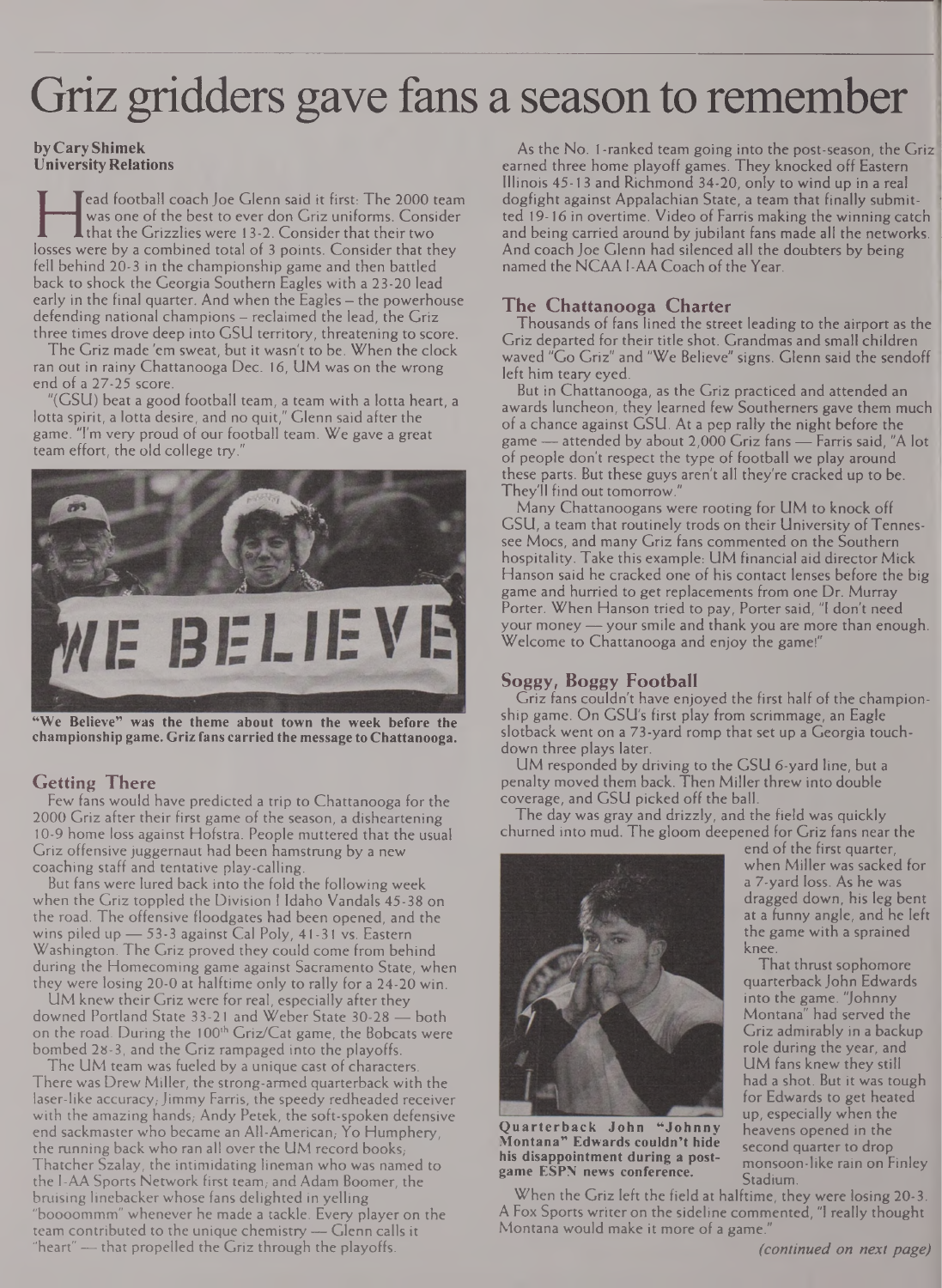### Griz gridders —*continued*

#### **The Comeback**

The Griz came out growling in the second half, especially the defense, which allowed the Eagles only 72 total yards of offense the rest of the game. Edwards also got rolling by completing 20 of 31 passes.

Hope started glimmering for the Griz when Edwards engineered an 11-play, 79-yard drive that culminated in a screen pass to junior wide receiver Etu Molden, who rambled 17 yards for the score. At last the soaking Griz fans in the stands had something to cheer about. The extra point went wide, so the score was 20-9 GSL1.

A Griz drive bogged down to start the fourth quarter, but then coach Glenn went into his bag of tricks for a fake punt. The next snap became a play for the ages, when junior safety Vince Huntsberger dropped the snap, recovered the ball, got hung up in the line and then sprinted 65 yards for a score.

The rowdy GSU crowd became quiet as a tomb, the Griz fans went ballistic. The smiles and energy among the players, coaches and crowd became electric. It was going to happen! The football godswere smiling! UM momentumwas an avalanche, and GSU had better get out of the way!

The extra point was missed, but the Griz were suddenly within a touchdown, trailing 20-15. The Eagles fumbled on their next possession, giving the Griz the ball on the GSU 18-yard line. UM spectators reached new heights of ecstasy when Humphery punched it in from 2 yards out and the 2-point conversion was good.

The Griz led 23-20. The aforementioned Fox Sports writer muttered, "Wow, you just never know." The comeback in the national championship game had been one of the greatest moments in Griz football history.

Fans got to savor it for all of 24 seconds.

#### **Horseshoes, Hand Grenades**

After the kickoff, the Eagles gave the ball to their premier running back, Adrienne Peterson, a tough, single-minded runningmachine who had something like <sup>11</sup> tacklers bounce off him on one play during the 1999 championship against Youngstown. ESPN dubbed that play 'The Run." Against UM, Peterson broke a dive play up the middle for a 57-yard score to give the lead back to GSU for good. ESPN dubbed it "Son of the Run."

But there were still 11 minutes left in the game, and UM fans chanted "We still believe." The Griz still had plenty of time, and the team drove deep into Eagle territory three times. The first time, the Griz couldn't convert a fourth-and-3. Then Edwards was picked off

in the GSU end zone with 6:45 to play. On the thirddrive, UMmade it to the GSU 14 with 1:15 to play, but UM couldn't convert a fourth-and-6

They say close only counts in horseshoes and hand grenades, and the Griz found that out as the Eagles took a safety to run the clock down to 15 seconds. UM tried a few last, desperate passes, but the final score was 27-25 GSU

#### **Homecoming**

The Griz had won respect from most Georgia Southern fans, but they were still understandably subdued

on the plane ride home. Back in Missoula, they were taken directly to a welcome-back ceremony in the Adams Center where thousands of fans greeted them.

Governor-elect Judy Martz, one of several speakers, said, 'They really did represent us well. There's no way I could be any more proud of this young group of athletes.

The Tatanke Oyate Singers, an American Indian singing group from Poplar, sang the Griz an honor song. Roughly translated, it said: "Look at me, I had a hard time, but we did well.



**Gov.JudyMartzwason hand to welcome home the team.**



**Germany Bound—**Barbara Hollmann, UM vice president forstudent affairs, will head to Germany in May forthe 2001 U.S.- Germany International Education Administrators Program. Conducted by the prestigious Fulbright Commission, the two-week seminar on German higher education and society is designed for university administrators whose responsibilities have a direct relation to international exchanges. Hollmann oversees UM's Foreign Student and Scholar Services. "I am very excited— not only to be learning about German higher education, but also to be making personal contactswith colleaguesin German institutionsfor potential student and faculty exchanges," she said.

**Blazing Trails—**UM's Earth Observing System Education Project will join forces with the U.S. Forest Service's Region <sup>1</sup> to gather data about the Lewis and Clark Expedition. The EOS Education Project's Lewis and Clark Education Center, formed last year,will pairthe information with geographic-information-system technologies to teach K-12 teachers and students about the Corps ofDiscovery. The Forest Servicewill provide historical andcurrent photos of Lewis and Clark's route, share information useful in developing curriculum guides and work with UM on conferences, seminars and workshops about the expedition. To sample the information offered by the Lewis and Clark Education Center, visit [www.lewisandclarkeducationcenter.com](http://www.lewisandclarkeducationcenter.com).

**Hall Of Famers—**Lady Griz basketball coach Robin Selvig, famous hoopster Michael Ray Richardson and ace distance runner David Morris became members of the Grizzly Sports Hall of Fame in a ceremony in early February. They join 32 earlier inductees, including Harry Adams, George "Jiggs" Dahlberg, Jud Heathcote, Marti Leibenguth and Shannon Cate-Schweyen. Richardson has spent the past 13 years in Europe, where he retired as a player in 1999 at age 45. He now is an Italian citizen living in France and working for NBA Europe. Morris also has spent time abroad, training for three years in Japan in an attempt to make the 2000 U.S. Olympic team. The Alaska native came to UM in the late 1980s and left in 1993 with the school's first and only NCAA indoor track championship. Selvig is the first to be inducted while still doing what he's being inducted for, coaching the Lady Griz basketball team. He played for the Grizzlies in the 1970s.

**Easing Parking—**The Associated Students of UM received a Best Practices Award from theTransportation Policy Coordinating Committee for working to promote transportation alternatives for traveling to and from the University. ASUM and the University sponsor free rides on the Mountain Line for students, staff and faculty. ASUM and the UM Office of Public Safety also sponsor the Domblaser Park-n-Ride program, which cuts down on campus traffic.Thestudent association also operatesCruiserCo-Op, which allows students to check out bikes at no cost. UM also created a special parking lot for vehicles with at least three occupants to encourage car-pooling to campus.

**Winning Theme—**Campuswide use of UM's new institutional theme 'The Discovery Continues" has earned one of the highest honors presented by the Council for Advancement and Support of Education's District VIII Communications Awards Program. University Relations representatives received the Grand Gold award for special projects during the annual CASE conference in Victoria, B.C., Feb. 24-27. University Relations introduced "The Discovery Continues" in January 2000 with the 1999 President's Report. On the report's cover, a Charles M. Russell painting titled Lewis and Clark Expedition" merges into an image of the Earth and NASA's recently launched Terra satellite, which includes software developed by UM scientists.